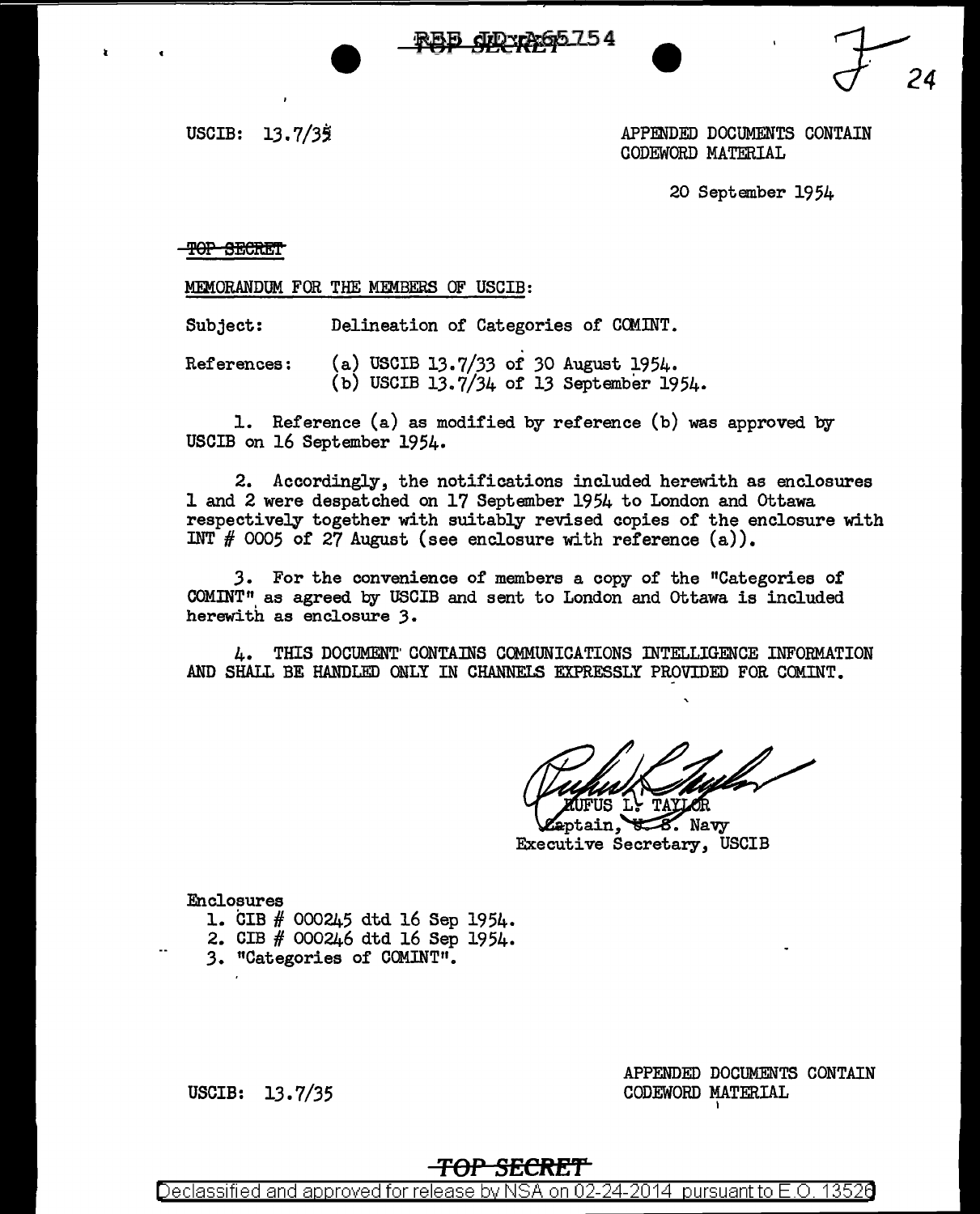

### UNITED STATES COMMUNICATIONS INTELLIGENCE BOARD WASHINGTON 25, D. C. OFFICE OF THE CHAIRMAN CIB  $#$  000245

TOP SECRET FROTH-<br>
TOP SECRET FROTH-

#### MEMORANDUM FOR SECRETARY, LONDON SIGNAL INTELLIGENCE BOARD:

Subject: Delineation of Categories of COMINT.

1. Further to the provisions of paragraph 11 of Appendix "B" to our Agreement, the enclosed delineation or categories of COMINT is forwarded.

2. USCIB appreciates the fact that this initial delineation of categories and assignment of COMINT may not be as specific in all respects as may have been originally envisioned. However, it is felt that the enclosure recommends the most complete delineation practicable at this  $time.$ 

3. With respect to paragraph 3b, Annexure Bl, of Appendix "B", USCIB has designated the Director, NSA, as the agent of USCIB to negotiate with the Directors,  $GCHQ$  on all matters of categorization requiring<br>US/UK agreement and to inform the Directors,  $GCHQ$ degreement and to inform the Directors, GCHQ internal loft contract to the U.S. assignments authorized by the U.S. PL 86-36/50 USC 3605

4. USCIB would be grateful for an early indication from your Board as to whether or not the enclosed listings are an agreeable starting point, and if so, what would be a convenient date upon which to make them effective. In this connection USCIB would favor a general code word change incident to. the introduction of categories as the connotation of code words to be used with categories will be somewhat more general than formerly. If a general code word change is agreed, a minimum of  $\texttt{six}$ weeks lead time in preparation for it would be necessary on the U.S. side.

*5.* It is considered that introduction of categories will constitute the final step in full implementation of the new Appendix  $"B"$  and that we therefore should regard new Appendix  $"B"$  in full effect as of whatever date we agree on for the introduction of categories.

6. If we could receive by 15 October your notification of approval to include a general code word change we could plan on 1 December 1954 for full implementation of new Appendix "B", including new code words. If a general code word change is not agreed we could be ready 15 days sooner.

> (Signed) RUFUS L. TAYLOR Captain, U. S. Navy Executive Secretary, USCIB

Enclosure a/s

cc: SUKLO, Washington

Enclosure 1 with USCIB 13.7/35 dtd 20 Sep 1954.

**TOP SECRET FROTH**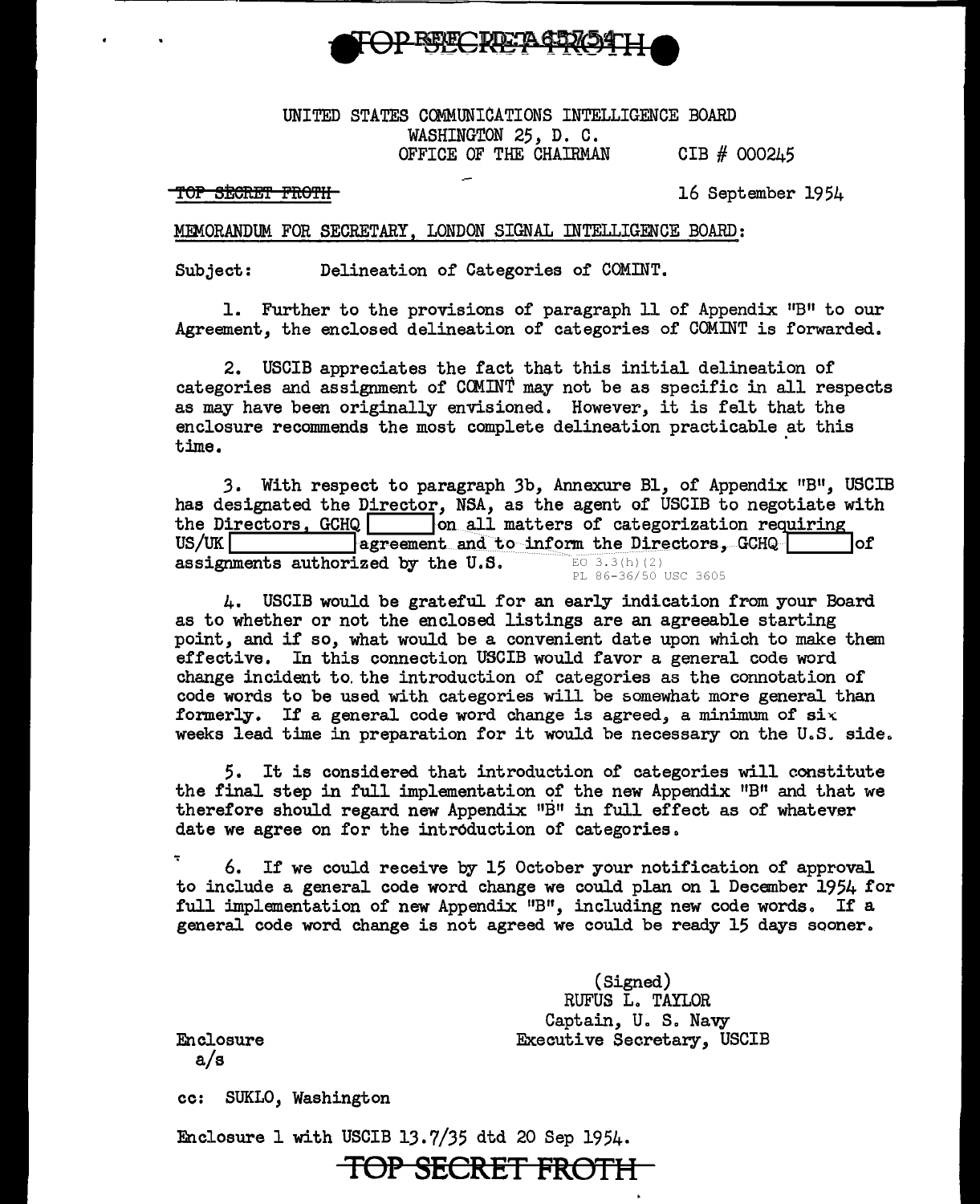

### UNITED STATES COMMUNICATIONS INTELLIGENCE BOARD WASHINGTON 25, D. C. OFFICE OF THE CHAIRMAN GIB  $#$  000246

TOP SECRET FROTH

16 September 1954

#### MEMORANDUM FOR DIRECTOR, COMMUNICATIONS SECURITY, OTTAWA:

Subject: Delineation of Categories of COMINT.

1. Further to the provisions of paragraph 11 of Appendix "B" to our Agreement, the enclosed delineation of categories of COMINT is forwarded.

2. USCIB appreciates the fact that this initial delineation of categories and assignment of CCMINT may not be as specific in all respects as may have been originally envisioned. However, it is felt that the enclosure recommends the most complete delineation practicable at this time.  $EO 3.3(h) (2)$ PL 86-36/50 USC 3605

3. With respect to paragraph 3b, Annexure Bl, of Appendix "B", USCIB has designated the Director, NSA, as the agent of USCIB to negotiate with the Directors, **/** *GCHQ* on all matters of categorization requiring US/UK agreement and to inform the Directors,  $\begin{bmatrix} \text{GCHQ} \\ \text{GCHQ} \end{bmatrix}$ assignments authorized by the U.S.

4. USCIB would be grateful for an early indication from your Board as to whether or not the enclosed listings are an agreeable starting point, and if so, what would be a convenient date upon which to make them effective. In this connection USCIB would favor a general code word change incident to the introduction of categories as the connotation of code words to be used with categories will be somewhat more general than formerly. If a general code word change is agreed, a minimum of  $six$ weeks lead time in preparation for it would be necessary on the U.S. side.

5. It is considered that introduction of categories will constitute the final step in full implementation of the new Appendix  $\mathbf{H}^{\text{B}}$  and that we therefore should regard new Appendix  $"B"$  in full effect as of whatever date we agree on for the introduction of categories.

6. If we could receive by 15 October your notification of approval to include a general code word change we could plan on 1 December 1954 for full implementation of new Appendix  $"B"$ , including new code words. If a general code word/change is not agreed we could be ready 15 days sooner.

|           | (Signed)<br>٠<br>RUFUS L. TAYLOR<br>Captain, U. S. Navy |
|-----------|---------------------------------------------------------|
| Enclosure | Executive Secretary, USCIB                              |
| a/s       |                                                         |
| cc:       |                                                         |

**TOP SECRET FROTH** 

Enclosure 2 with USCIB 13.7/35 dtd 20 Sep 1954.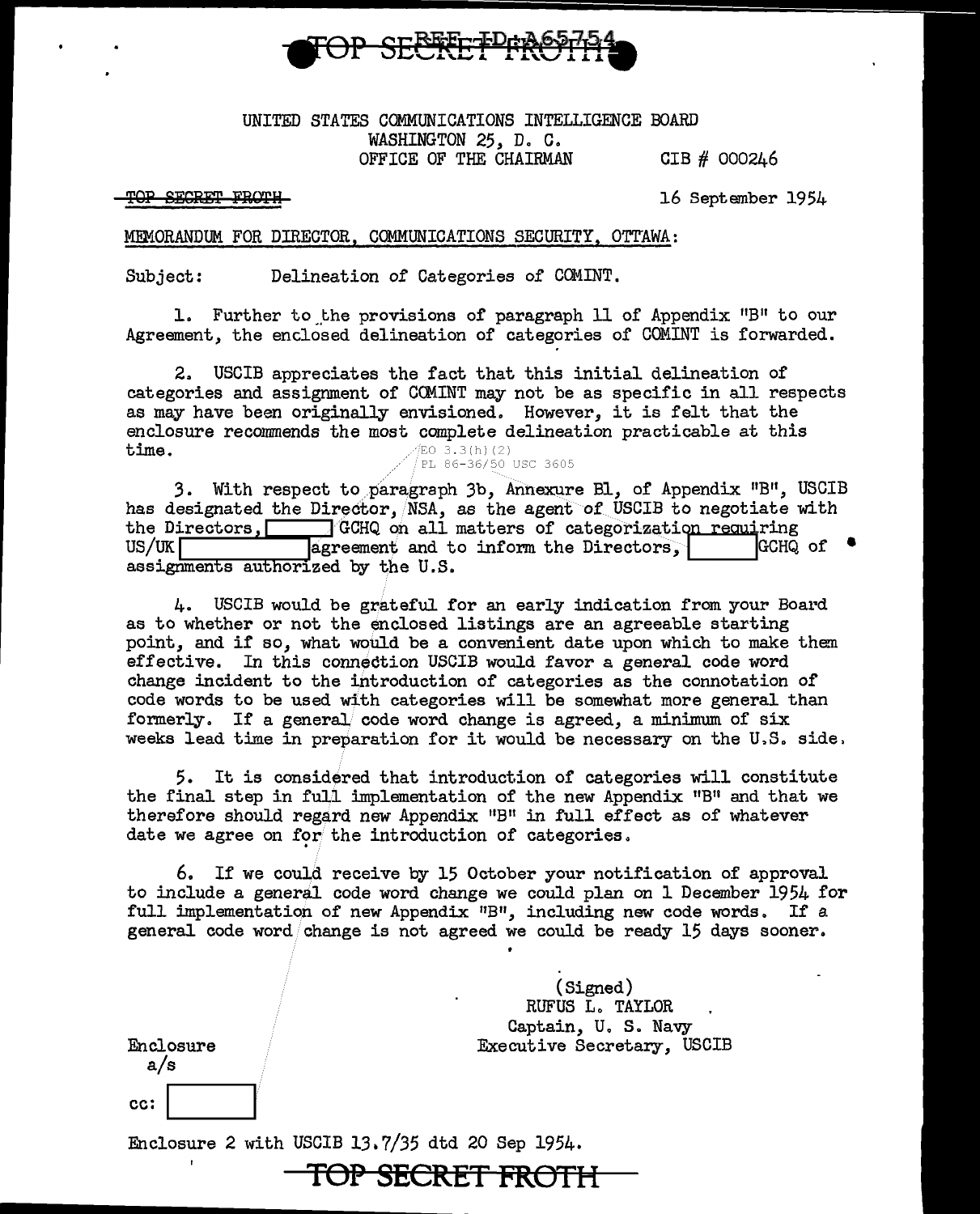

TOP SECRET FROTH

#### CATEGORIES OF COMINT

#### I. CATEGORY I

- A. Assigned
	- l. 2.  $3.$ as set forth in subparagraph 2a, Annexure Bl, Revised Appendix "B", UKUSA Agreement.\*
- B. Suitable for Assignment to Category  $I -$

Other plain text, traffic intelligence or crypt intelligence as set forth in paragraph 2, Annexure Bl, Revised Appendix "B".\*

II. CATEGORY II

EQ 3.3(h)(2) Pl..:86-36/50 USC 3605

A. Assigned -



\* To avoid the necessity of extending further the distribution of the UKOSA Agreement, the member departments and agem ies or USCIB will, where necessary, write into their implementing instructions these pertinent portions of Revised Appendix "B".

# **TOP SECRET FROTII**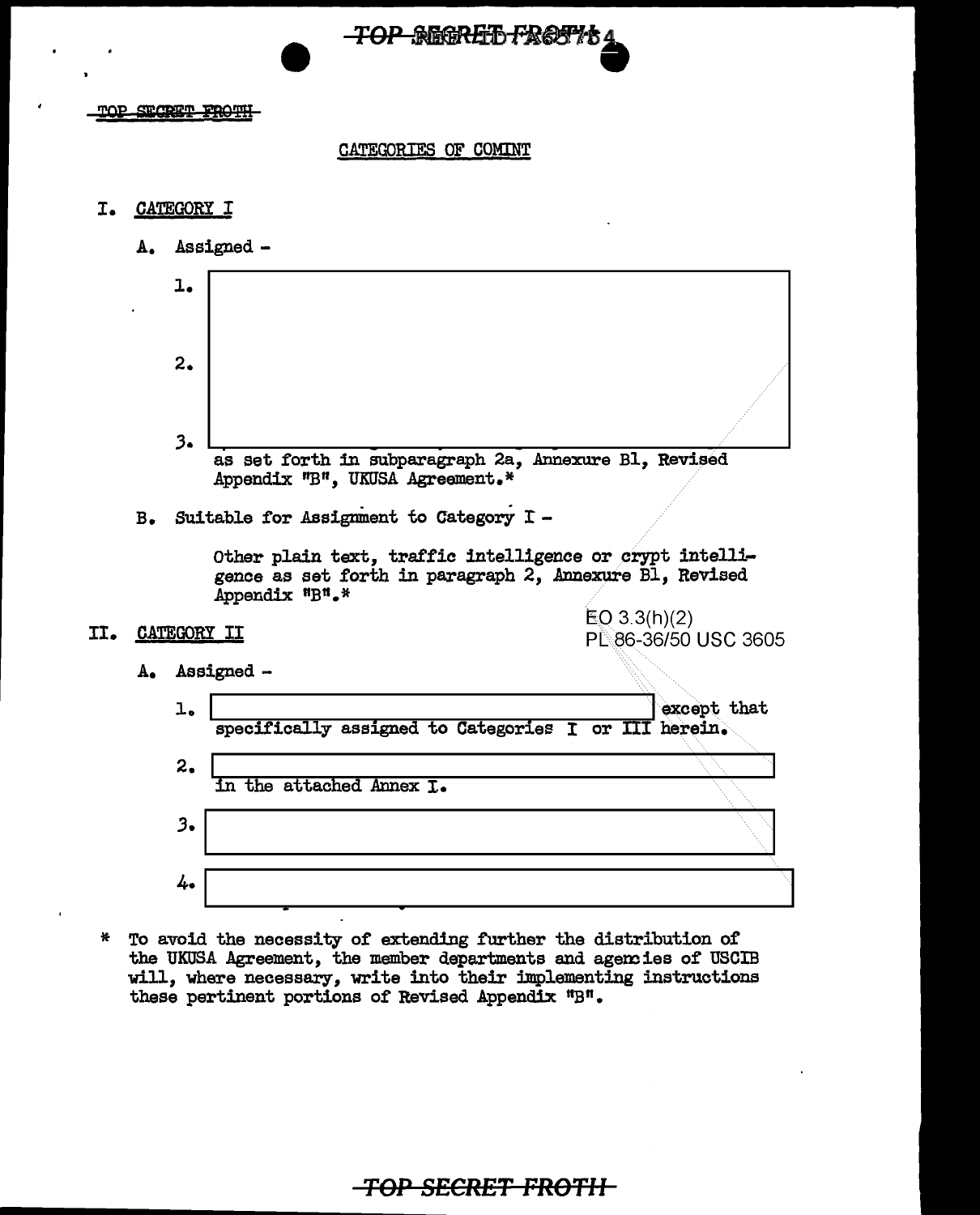| <b>TOD CEMERA DRAMIL</b>               |  |
|----------------------------------------|--|
| <del>d yn Digwys yn y l</del> lwy i ll |  |

B. Suitable for assignment to Category II -

in the attached Annex II.

III. CATEGORY III

- A. All other than from those assigned to Category II or Category I.
- Traffic intelligence based in whole or in part on the analysis B. or use of identifications and other data derived from Category III COMINT.

TOP SECRET FROSTM

tems listed

- C. COMINT based on traffic obtained from sources classified TOP SECRET.
- D. Plain text which is passed on circuits and is of such high intelligence value or sensitivity as to require assignment to this category. | plain text of this sort shall be assigned to the sub-category for internal plain text which is established under subparagraph E2 below.

E. Sub-categories of Category III - $EO 3.3(h)(2)$ PL 86-36/50 USC 3605  $1.$ 

2. End product based on plain text as follows:

All messages passed on circuits controlled by the a.

b. Messages of the

of such high intelligence value or sensitivity as to require assignment to this sub-category.

c. Messages regardless of origin or destination  $dealing$  with the of such high intelligence value or sensitivity as to require assignment to this sub-category.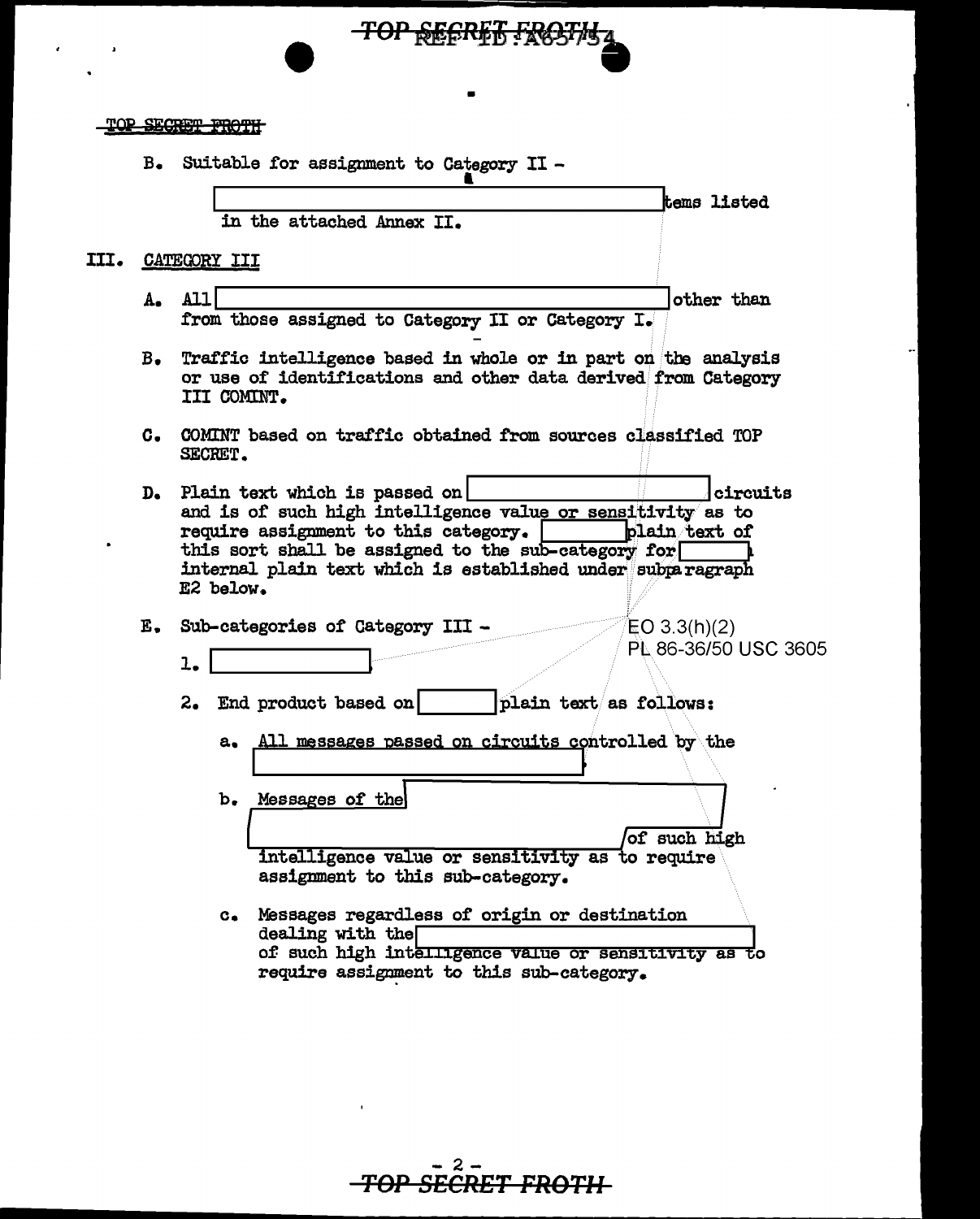

TOP SECRET FROTH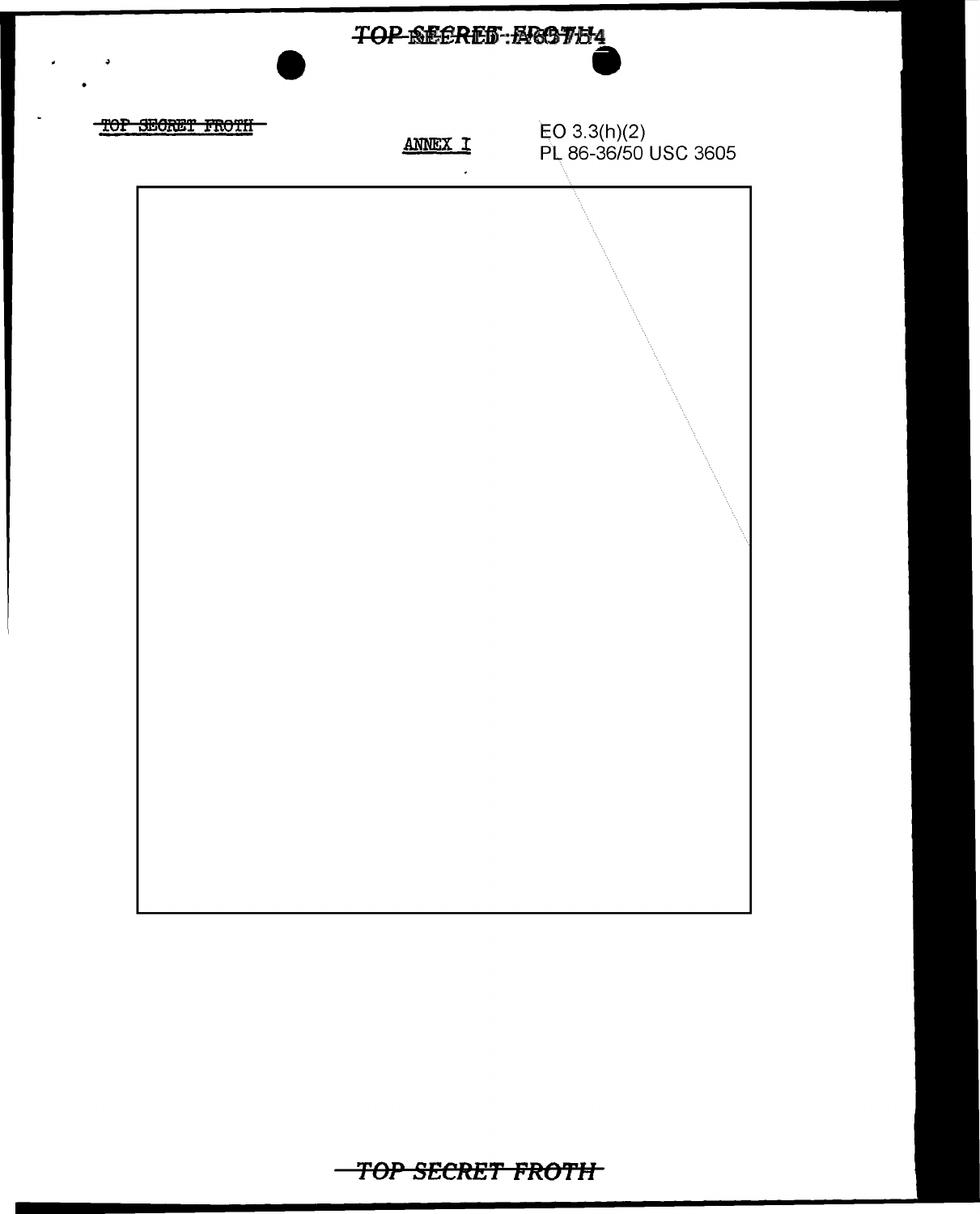

TOP SECRET FROTH-

**ANNEX II** 

EO 3.3(h)(2)<br>PL 86-36/50 USC 3605

TOP SECRET FROTH